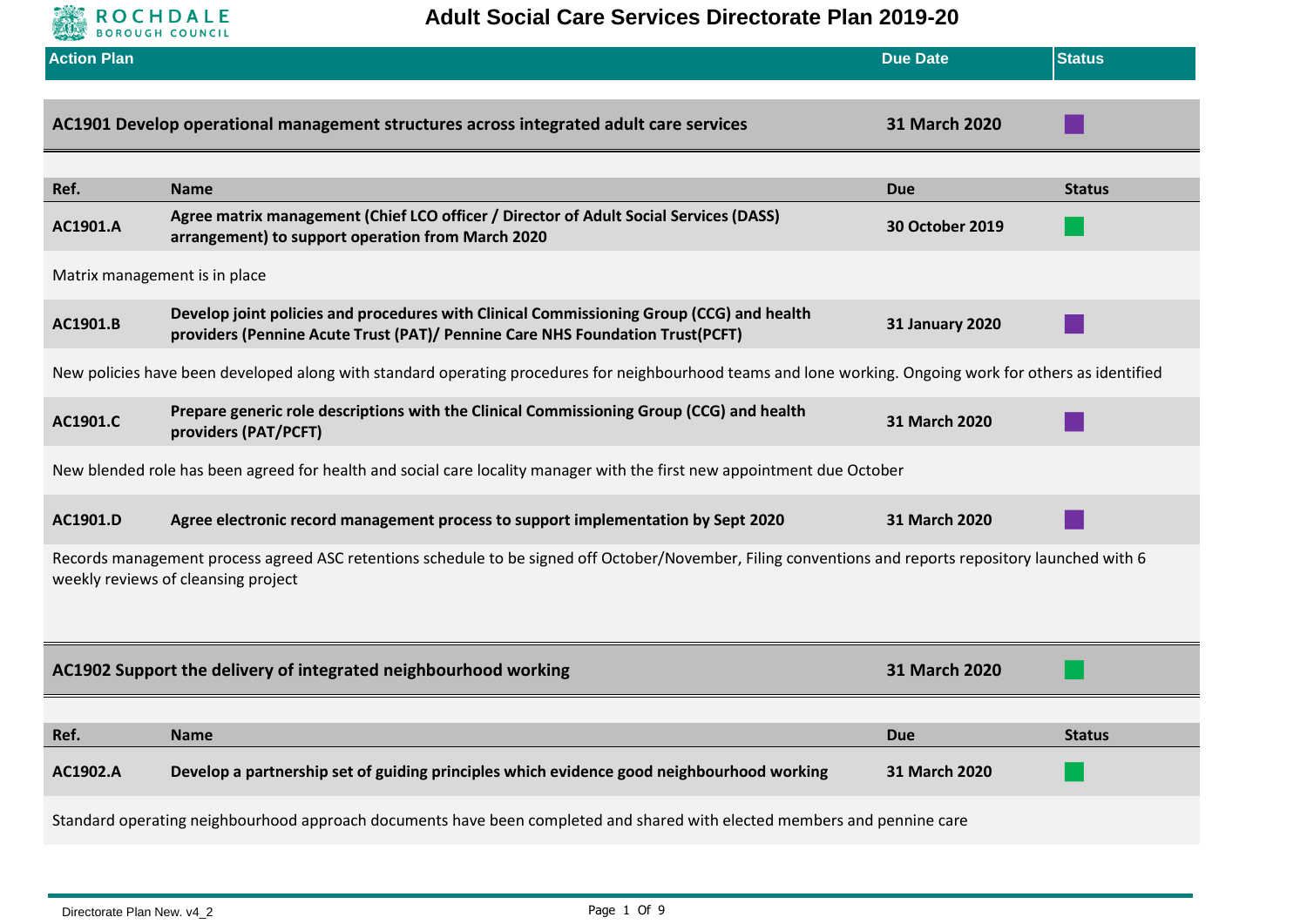

## **Adult Social Care Services Directorate Plan 2019-20**

| <b>Action Plan</b> |                                                                                                                                                                                                                                    | <b>Due Date</b>         | <b>Status</b> |
|--------------------|------------------------------------------------------------------------------------------------------------------------------------------------------------------------------------------------------------------------------------|-------------------------|---------------|
| AC1902.B           | Establish two co-located Integrated Neighbourhood Teams(INT) /Neighbourhood teams.                                                                                                                                                 | 31 March 2020           |               |
|                    | Co-located teams now in place in globe house (central) and Middleton will be in place by the end of October                                                                                                                        |                         |               |
|                    |                                                                                                                                                                                                                                    |                         |               |
|                    | AC1903 Identify and establish the neighbourhood offer for Occupational Therapy, Mental Health and<br><b>Learning Disabilities</b>                                                                                                  |                         |               |
|                    |                                                                                                                                                                                                                                    |                         |               |
| Ref.               | <b>Name</b>                                                                                                                                                                                                                        | <b>Due</b>              | <b>Status</b> |
| AC1903.A           | Occupational Therapy (OT) service desegregated to a neighbourhood level with any remaining<br>specialist borough wide OT services assigned to a neighbourhood TM lead.                                                             | <b>31 December 2019</b> |               |
|                    | New arrangements for the OT service are under development. All within the neighbourhood teams                                                                                                                                      |                         |               |
| AC1903.B           | Aligned Learning Disability (LD) complex case team members in neighbourhoods and to have<br>aligned Child Sexual Exploitation (CSE) and transitions work streams in new arrangements within a<br>reformed Adult Social Care offer. | <b>31 December 2019</b> |               |
|                    | A learning disability offer for the neighbourhoods has been established all within the neighbourhood teams.                                                                                                                        |                         |               |
| AC1903.C           | In Mental Health clear plans for a single line management across Health and Social Care                                                                                                                                            | <b>31 December 2019</b> |               |
|                    | This is work in progress in conjunction with the CCG- on track                                                                                                                                                                     |                         |               |
| addiction/MH issue | AC1904 Clarify and identify reablement and support service offer to people with a substance                                                                                                                                        | 31 March 2020           |               |
|                    |                                                                                                                                                                                                                                    |                         |               |
| Ref.               | <b>Name</b>                                                                                                                                                                                                                        | <b>Due</b>              | <b>Status</b> |
| AC1904.A           | New Service offer for people with Mental Health /Substance/CSE issues which offers support and<br>reablement in place.                                                                                                             | 31 March 2020           |               |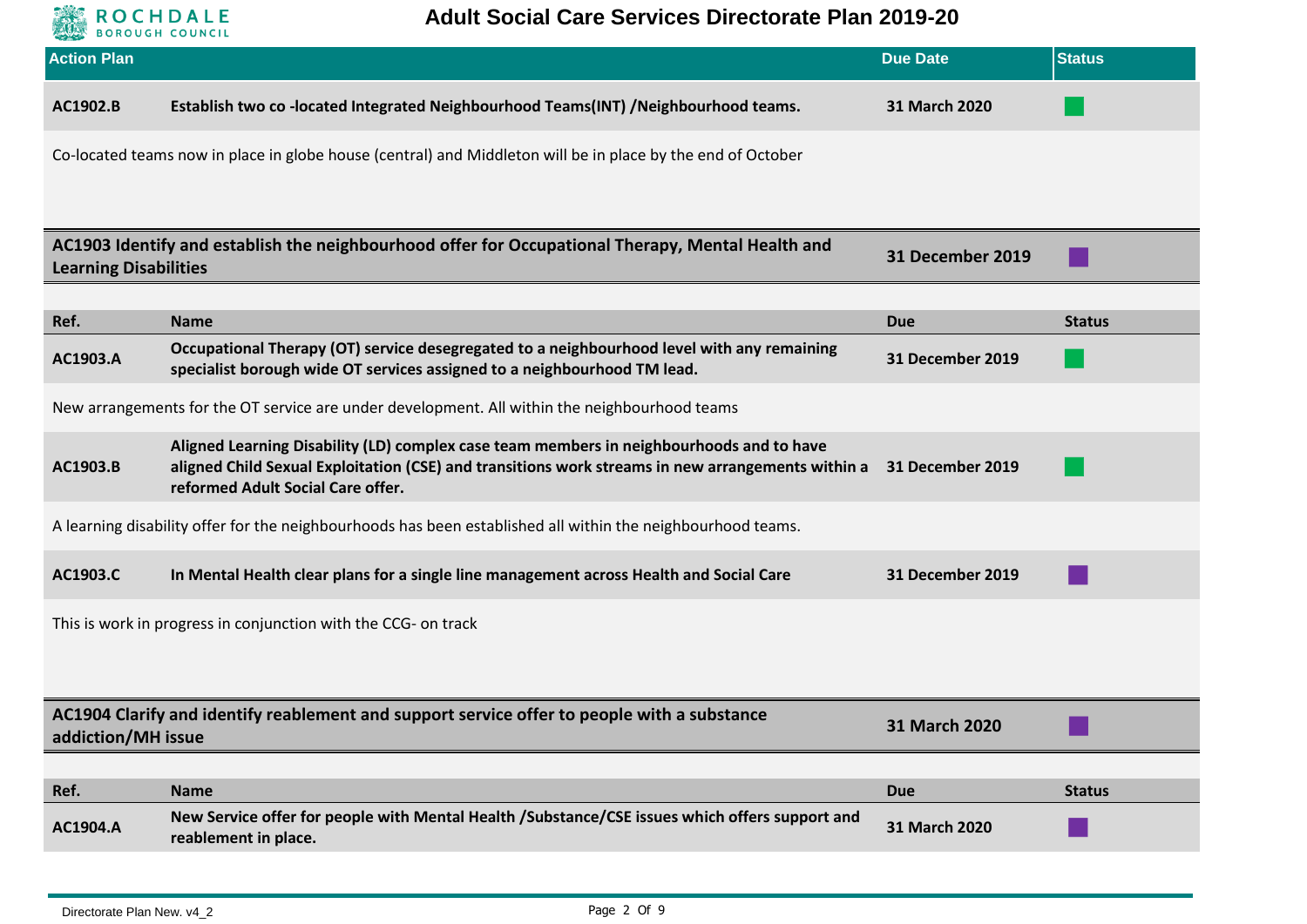

| <b>Action Plan</b>      |                                                                                                                                                                                                          | <b>Due Date</b>  | <b>Status</b> |
|-------------------------|----------------------------------------------------------------------------------------------------------------------------------------------------------------------------------------------------------|------------------|---------------|
|                         | Service specification has been developed in draft. Further consultation of the service change was in September                                                                                           |                  |               |
| AC1904.B                | Implement recommendations from Greave House and Mental Health supported living schemes                                                                                                                   | 31 March 2020    |               |
|                         | Service specification has been developed in draft. Further consultation of the service change was in September                                                                                           |                  |               |
| AC1904.C                | <b>Complete review of Renaissance substance addiction</b>                                                                                                                                                | 30 November 2019 |               |
|                         | Service specification has been developed in draft. Further consultation of the service change was in September                                                                                           |                  |               |
| AC1904.D                | Assessment process reflects AT and amended Resource Allocation System (RAS) allocations work.                                                                                                            | 31 March 2020    |               |
|                         | Assessment process has been amended to reflect the changes ad mandatory training developed and running                                                                                                   |                  |               |
|                         |                                                                                                                                                                                                          |                  |               |
|                         |                                                                                                                                                                                                          |                  |               |
|                         | AC1905 Implement system improvements in respect of commissioning information and payments.                                                                                                               | 31 March 2020    |               |
|                         |                                                                                                                                                                                                          |                  |               |
| Ref.                    | <b>Name</b>                                                                                                                                                                                              | <b>Due</b>       | <b>Status</b> |
| AC1905.A                | Joint protocol in place for cash budgets/Personal Health Budgets (PHB)/RAS                                                                                                                               | 31 March 2020    |               |
| Joint protocol in place |                                                                                                                                                                                                          |                  |               |
| AC1905.B                | Develop joint protocol for disputes around Continuing Health Care (CHC) with CCG                                                                                                                         | 31 March 2020    |               |
|                         | A complex case forum has been established to look at the most appropriate place and best use of resources. A CHC RAS(resource allocation system) has been<br>developed. This sub action is now complete. |                  |               |
| AC1905.C                | Implement cash cards for cash budgets                                                                                                                                                                    | 31 March 2020    |               |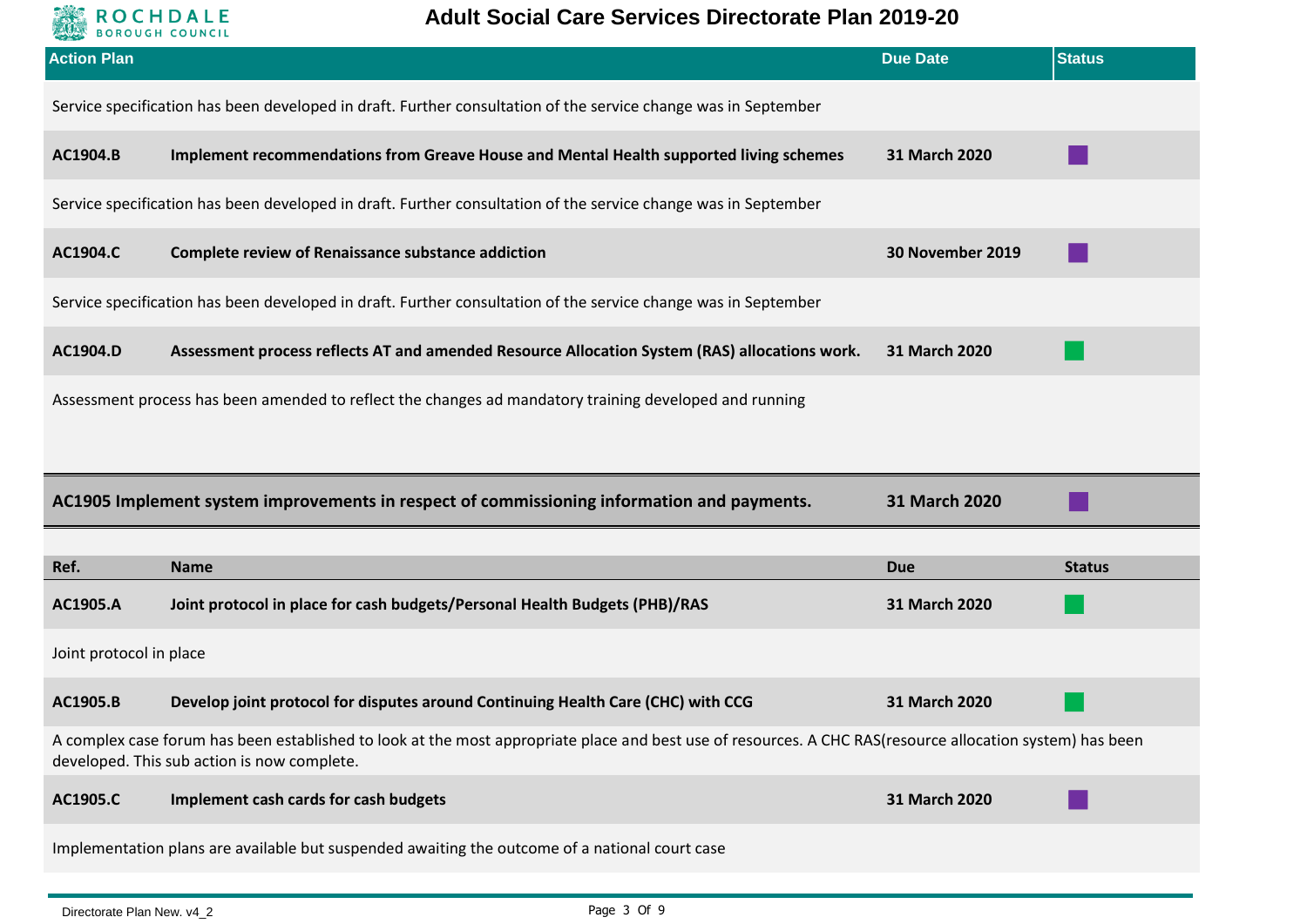

| <b>Action Plan</b> |                                                                                                                                                                                               | <b>Due Date</b>  | <b>Status</b> |
|--------------------|-----------------------------------------------------------------------------------------------------------------------------------------------------------------------------------------------|------------------|---------------|
|                    |                                                                                                                                                                                               |                  |               |
|                    | AC1906 Extend the range of care and support options for people with learning disabilities                                                                                                     | 31 March 2020    |               |
| Ref.               | <b>Name</b>                                                                                                                                                                                   | <b>Due</b>       | <b>Status</b> |
| AC1906.A           | Opening of Ladybarn and Cherwell extra care schemes                                                                                                                                           | 31 March 2020    |               |
|                    | Ladybarn is due to open by February 2020. Cherwell lease has been agreed and building work to commence imminently                                                                             |                  |               |
|                    |                                                                                                                                                                                               |                  |               |
| approach           | AC1907 Develop Assistive Technology (AT) across the borough and implement a technology first                                                                                                  | 31 March 2020    |               |
|                    |                                                                                                                                                                                               |                  |               |
| Ref.               | <b>Name</b>                                                                                                                                                                                   | <b>Due</b>       | <b>Status</b> |
| AC1907.A           | <b>Embed AT in all assessment processes</b>                                                                                                                                                   | 31 March 2020    |               |
|                    | AT has been embedded in the assessment process. This sub action is now complete.                                                                                                              |                  |               |
| AC1907.B           | Mandatory training of all staff in AT                                                                                                                                                         | 31 March 2020    |               |
|                    | This is in place and L&D team are tracking progress for full completion of training                                                                                                           |                  |               |
|                    |                                                                                                                                                                                               |                  |               |
|                    | AC1908 Develop the most agreed arrangements (and associated documentation) to deliver the<br>operational elements of Adult Social Care via a single line management arrangement with the LCO. | 31 March 2020    |               |
|                    |                                                                                                                                                                                               |                  |               |
| Ref.               | <b>Name</b>                                                                                                                                                                                   | <b>Due</b>       | <b>Status</b> |
| AC1908.A           | Specification for operational elements of ASC                                                                                                                                                 | 31 December 2019 |               |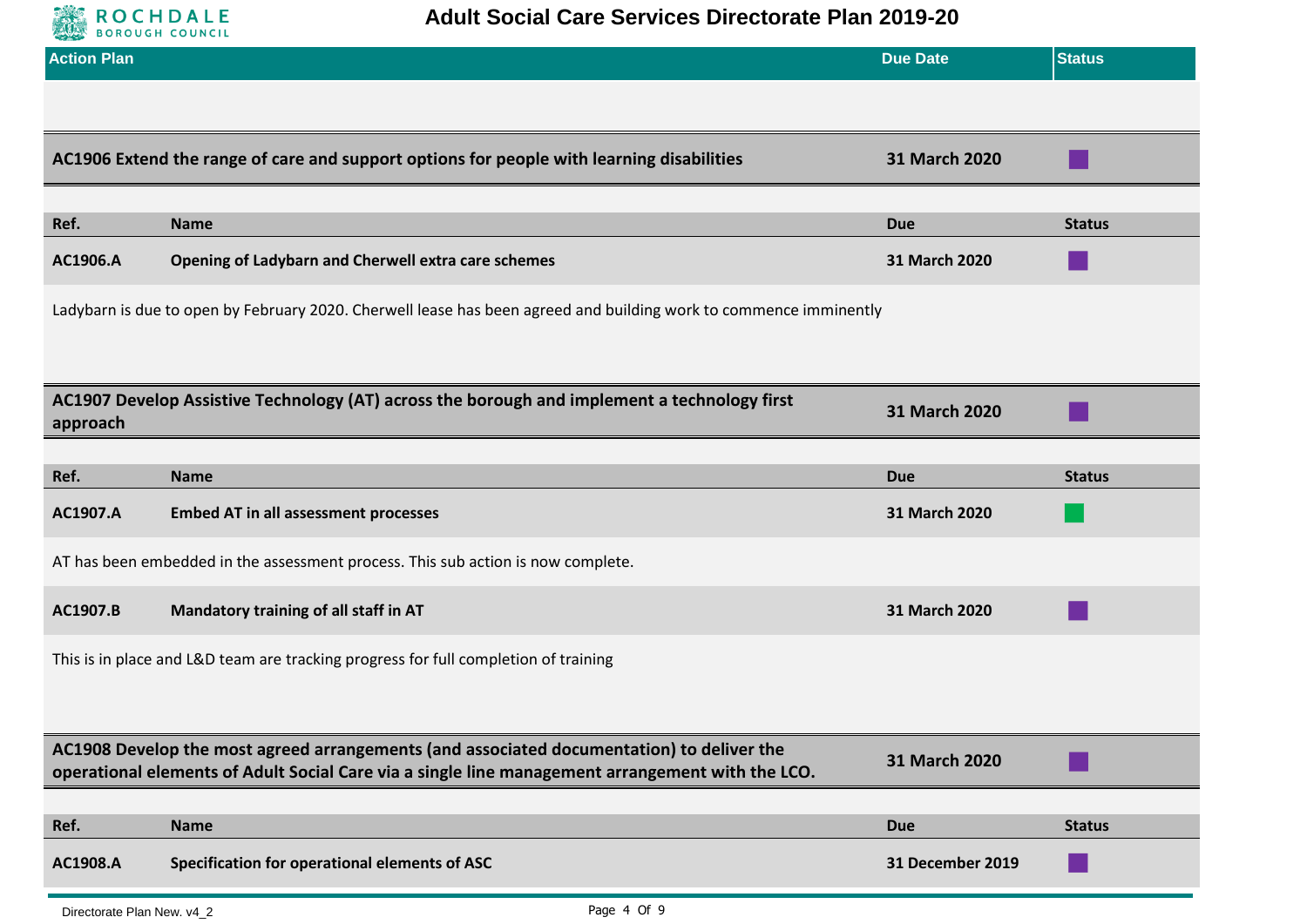

| <b>Action Plan</b>                                                        |                                                                                                                                                                                                                                                                                                               | <b>Due Date</b>      | <b>Status</b> |  |  |
|---------------------------------------------------------------------------|---------------------------------------------------------------------------------------------------------------------------------------------------------------------------------------------------------------------------------------------------------------------------------------------------------------|----------------------|---------------|--|--|
| This is due to be completed by October. (Delayed due to operational work) |                                                                                                                                                                                                                                                                                                               |                      |               |  |  |
| AC1908.B                                                                  | Agreed protocols for the interdependent arrangements between ASC ops and commissioning                                                                                                                                                                                                                        | 31 October 2019      |               |  |  |
|                                                                           | Standard operating procedures in terms of placements have been put in place. Work is being undertaken to standardise all placement arrangements between<br>operations and commissioning. Working group has been established work expected to be completed by September 2019. This sub action is now complete. |                      |               |  |  |
| AC1908.C                                                                  | Agreed monitoring arrangements for the ASC specification ( QTRLY performance board)                                                                                                                                                                                                                           | <b>31 March 2020</b> |               |  |  |
|                                                                           | Monitoring arrangements in place through the ASC partnership board. This sub action is now complete.                                                                                                                                                                                                          |                      |               |  |  |
| AC1908.D                                                                  | MOU for ASC within the LCO                                                                                                                                                                                                                                                                                    | 30 September 2019    |               |  |  |
|                                                                           | This was deferred and will be signed off in October                                                                                                                                                                                                                                                           |                      |               |  |  |
|                                                                           |                                                                                                                                                                                                                                                                                                               |                      |               |  |  |
|                                                                           | 31 March 2020<br>AC1909 Improve the quality of regulated care services                                                                                                                                                                                                                                        |                      |               |  |  |
| Ref.                                                                      | <b>Name</b>                                                                                                                                                                                                                                                                                                   | <b>Due</b>           | <b>Status</b> |  |  |
| AC1909.A                                                                  | Ensure fully engaged in the GM ADASS strategy proposals in relation to quality assurance                                                                                                                                                                                                                      | <b>31 March 2020</b> |               |  |  |
| Ongoing delivery in line with GM                                          |                                                                                                                                                                                                                                                                                                               |                      |               |  |  |
| AC1909.B                                                                  | Together with Adult Care operations and Clinical Commissioning Group quality assurance team to<br>further develop an integrated approach to quality assurance.                                                                                                                                                | 30 September 2019    |               |  |  |
|                                                                           | Business as usual now through the quality partnership                                                                                                                                                                                                                                                         |                      |               |  |  |
| AC1909.C                                                                  | Review of the virtual care home support teams and develop the long term service offer                                                                                                                                                                                                                         | 30 September 2019    |               |  |  |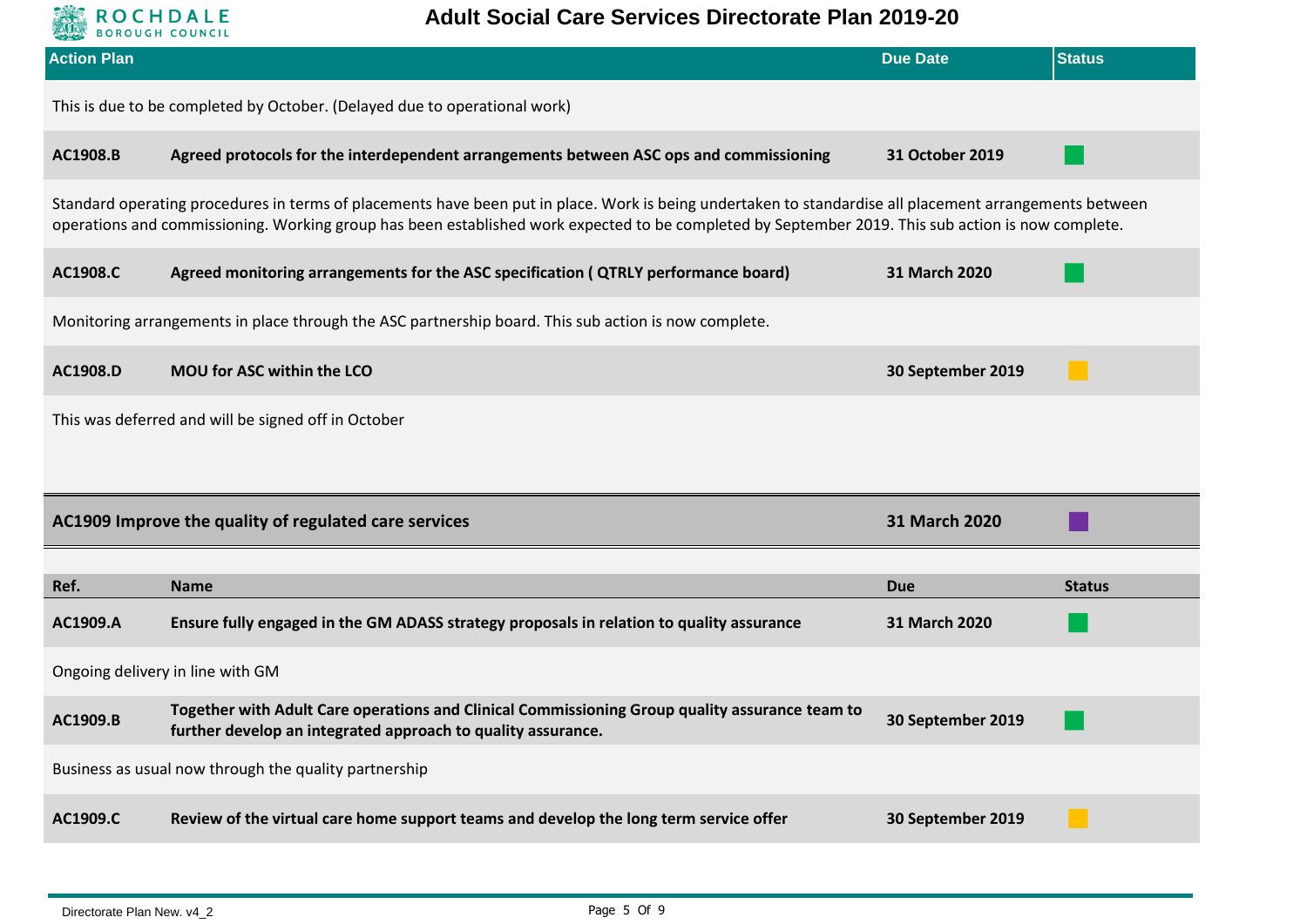

| <b>Action Plan</b>                                                              |                                                                                                                                                    | <b>Due Date</b>      | <b>Status</b> |  |
|---------------------------------------------------------------------------------|----------------------------------------------------------------------------------------------------------------------------------------------------|----------------------|---------------|--|
| Final model proposals due October and links to the transformation scheme review |                                                                                                                                                    |                      |               |  |
| AC1909.D                                                                        | Monitor and report on service quality across Regulated social care providers                                                                       | 31 March 2020        |               |  |
|                                                                                 | This is now business as usual - in place                                                                                                           |                      |               |  |
|                                                                                 |                                                                                                                                                    |                      |               |  |
| a neighbourhood basis                                                           | AC1910 Review the home care providers specification and ability to deliver new models of home care on                                              | <b>31 March 2020</b> |               |  |
|                                                                                 |                                                                                                                                                    |                      |               |  |
| Ref.                                                                            | <b>Name</b>                                                                                                                                        | <b>Due</b>           | <b>Status</b> |  |
| AC1910.A                                                                        | Design new model of care using wellbeing team principles                                                                                           | 30 September 2019    |               |  |
|                                                                                 | Wellbeing work to be deferred to 20/21 due to volume of work needed                                                                                |                      |               |  |
| AC1910.B                                                                        | Develop a provider market dashboard to monitor the impact of personalisation on the market                                                         | 30 September 2019    |               |  |
|                                                                                 | In place- Governance and business support have developed and launched -quarterly production of comms dashboard is now business as usual            |                      |               |  |
| AC1910.C                                                                        | Review the new neighbourhood based contracts for home care provision                                                                               | 31 March 2020        |               |  |
|                                                                                 | Review complete- homecare providers deliver in line with contract                                                                                  |                      |               |  |
| AC1910.D                                                                        | Develop community assets as alternatives to statutory service provision                                                                            | 31 March 2020        |               |  |
| On track-this has been launched with a number of micro enterprises established  |                                                                                                                                                    |                      |               |  |
| AC1910.E                                                                        | Test a new model of care e.g. wellbeing teams                                                                                                      | 31 March 2020        |               |  |
| proving successful                                                              | Wellbeing work has been deferred to 20/21. However, the integrated neighbourhood teams work to a strengths based model which has been embedded and |                      |               |  |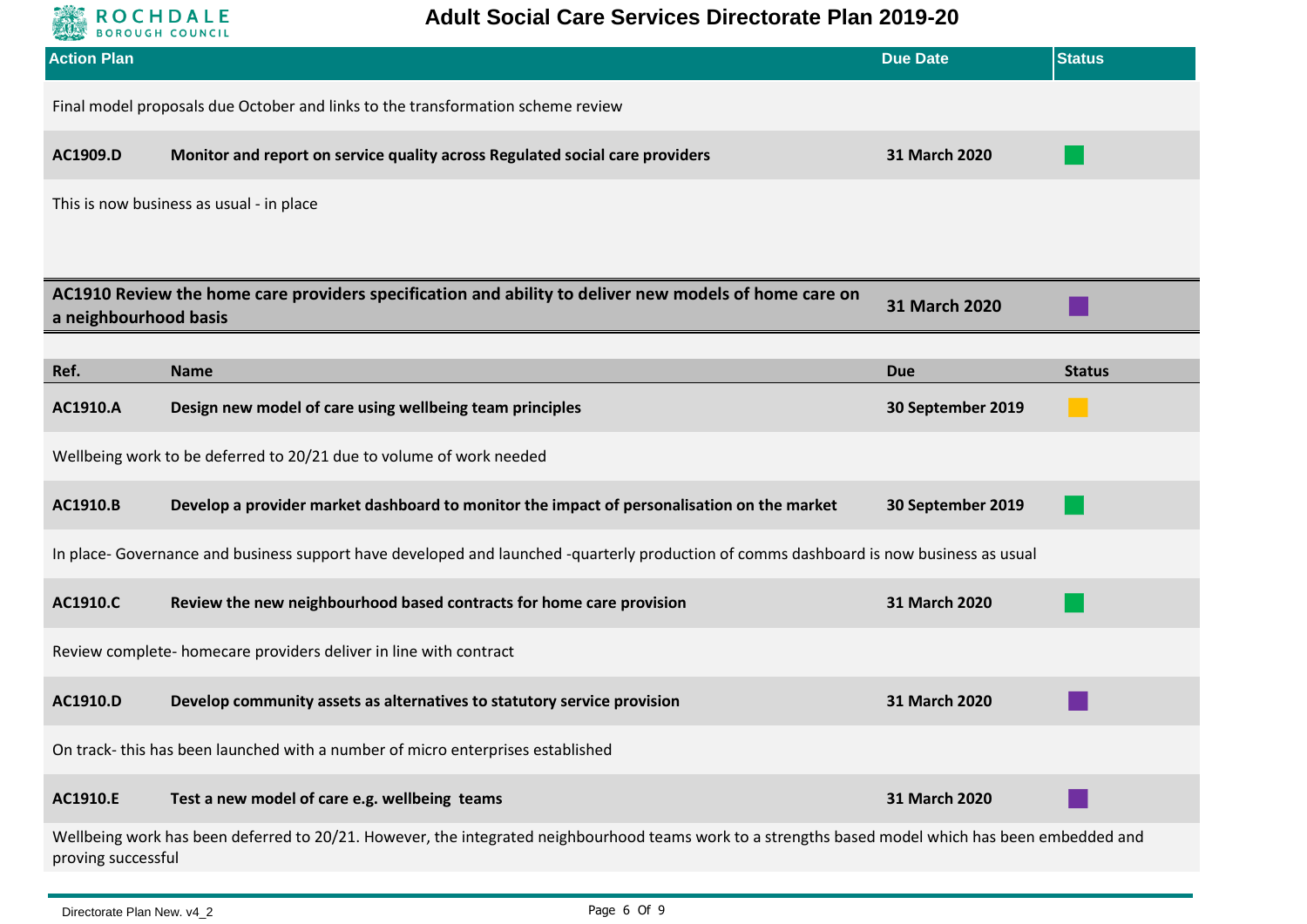

## **Adult Social Care Services Directorate Plan 2019-20**

| <b>Action Plan</b>         |                                                                                                                                                        | <b>Due Date</b> | <b>Status</b> |
|----------------------------|--------------------------------------------------------------------------------------------------------------------------------------------------------|-----------------|---------------|
| <b>AC1910.F</b>            | Work with GM to develop the enhanced worker role and consider potential for local<br>implementation                                                    | 31 March 2020   |               |
|                            | This is part of the GM workforce strategy. Work is led by GM along with engagement with clinical networks and care associations                        |                 |               |
| AC1910.G                   | Work with the providers to modernise their business models                                                                                             | 31 March 2020   |               |
|                            | Work has commenced on performance dashboard utilisation and linked to the accommodation strategy                                                       |                 |               |
|                            |                                                                                                                                                        |                 |               |
|                            | AC1911 In partnership with colleagues in housing, health and social care to needs assess, scope and<br>deliver an agreed approach to supported housing | 31 March 2020   |               |
|                            |                                                                                                                                                        |                 |               |
| Ref.                       | <b>Name</b>                                                                                                                                            | <b>Due</b>      | <b>Status</b> |
| AC1911.A                   | Reviewing the current approach to commissioning supported housing and homelessness services<br>with housing, health and social care colleagues         | 01 June 2019    |               |
| Review was completed in Q1 |                                                                                                                                                        |                 |               |
| AC1911.B                   | Publish an integrated accommodation strategy for Rochdale to include a Market position<br>statement for the borough                                    | 31 March 2020   |               |
|                            | Ongoing work. Workshops are underway and advancing. The market position statement will be produced following the strategy document                     |                 |               |
| AC1911.C                   | Working with the market to develop and implement new models of supported living<br>accommodation including:-Lady Barn supported tenancy scheme         | 31 March 2020   |               |
|                            | A review is underway to understand the tenancy arrangements and is linked to the RAS work                                                              |                 |               |
| AC1911.D                   | Complex needs site for Autism - linked to NHSE capital bid                                                                                             | 31 March 2020   |               |
|                            | The developer has revised the funding model to achieve delivery outside the NHSE bid. Officers are working with developer to finalise                  |                 |               |
| AC1911.E                   | Cherwell supported tenancy for vulnerable adults                                                                                                       | 31 March 2020   |               |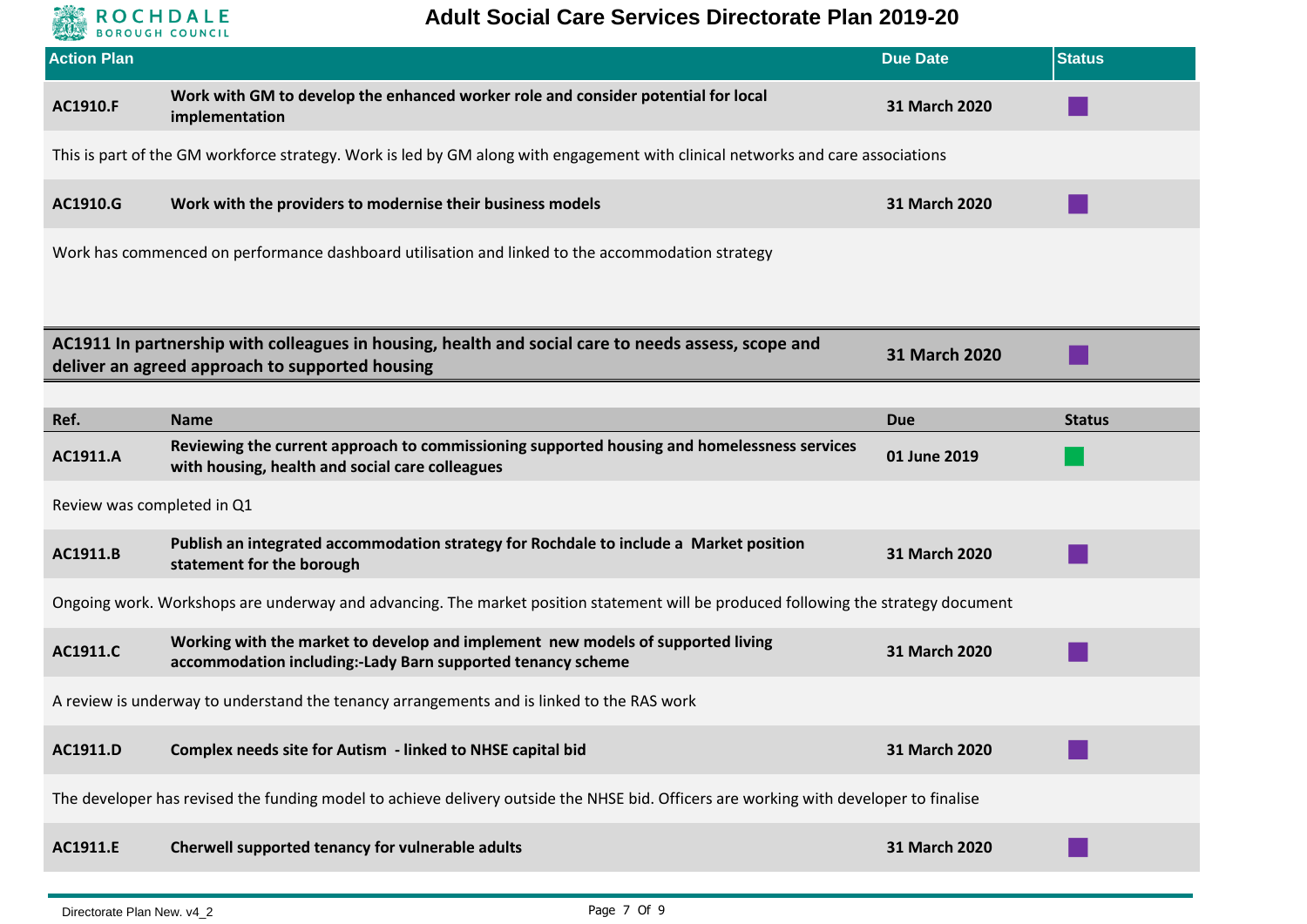

| <b>Action Plan</b>                                                                                                                             |                                                                                                                                                                                                                      | <b>Due Date</b>        | <b>Status</b> |  |
|------------------------------------------------------------------------------------------------------------------------------------------------|----------------------------------------------------------------------------------------------------------------------------------------------------------------------------------------------------------------------|------------------------|---------------|--|
| The funding model is currently being worked through and is linked to the accommodation strategy. The expected timeline on this is winter 20/21 |                                                                                                                                                                                                                      |                        |               |  |
| AC1911.F                                                                                                                                       | Support the mobilisation and transition to new provision and models of care                                                                                                                                          | 31 March 2020          |               |  |
|                                                                                                                                                | This project is linked to the accommodation strategy with specific working groups for older people and long term supported living needs                                                                              |                        |               |  |
|                                                                                                                                                |                                                                                                                                                                                                                      |                        |               |  |
|                                                                                                                                                | AC1912 Ensure robust clear processes for the management of Adult social care contracts                                                                                                                               | 31 March 2020          |               |  |
| Ref.                                                                                                                                           | <b>Name</b>                                                                                                                                                                                                          | <b>Due</b>             | <b>Status</b> |  |
| AC1912.A                                                                                                                                       | Review current internal process for adult care provider contracts and spot purchases                                                                                                                                 | 30 June 2019           |               |  |
|                                                                                                                                                | A consultation event with providers was successfully held in April. Plans are on schedule to recommission services in line with the Commissioning Intentions report<br>from February 2019. This was completed in Q1. |                        |               |  |
| AC1912.B                                                                                                                                       | Scope the potential for moving to more automated monitoring processes                                                                                                                                                | 31 March 2020          |               |  |
|                                                                                                                                                | Scope is complete Costing with the service provide Liquid logic have been explored with plan in progress                                                                                                             |                        |               |  |
| AC1912.C                                                                                                                                       | Introduce quarterly assurance reports on contract monitoring                                                                                                                                                         | 31 May 2019            |               |  |
|                                                                                                                                                | Reports have been developed and to be presented to ASC partnership board from September                                                                                                                              |                        |               |  |
| AC1912.D                                                                                                                                       | Deliver automated arrangements for contract management for adult care and support                                                                                                                                    | 31 March 2020          |               |  |
| Plans are being progressed and on track                                                                                                        |                                                                                                                                                                                                                      |                        |               |  |
|                                                                                                                                                |                                                                                                                                                                                                                      |                        |               |  |
|                                                                                                                                                | AC1913 Review of the commissioning cycle and put in place a 3 year plan for the commissioning of Adult<br>care contracts to secure longer term stability of the system                                               | <b>31 January 2020</b> |               |  |
|                                                                                                                                                |                                                                                                                                                                                                                      |                        |               |  |